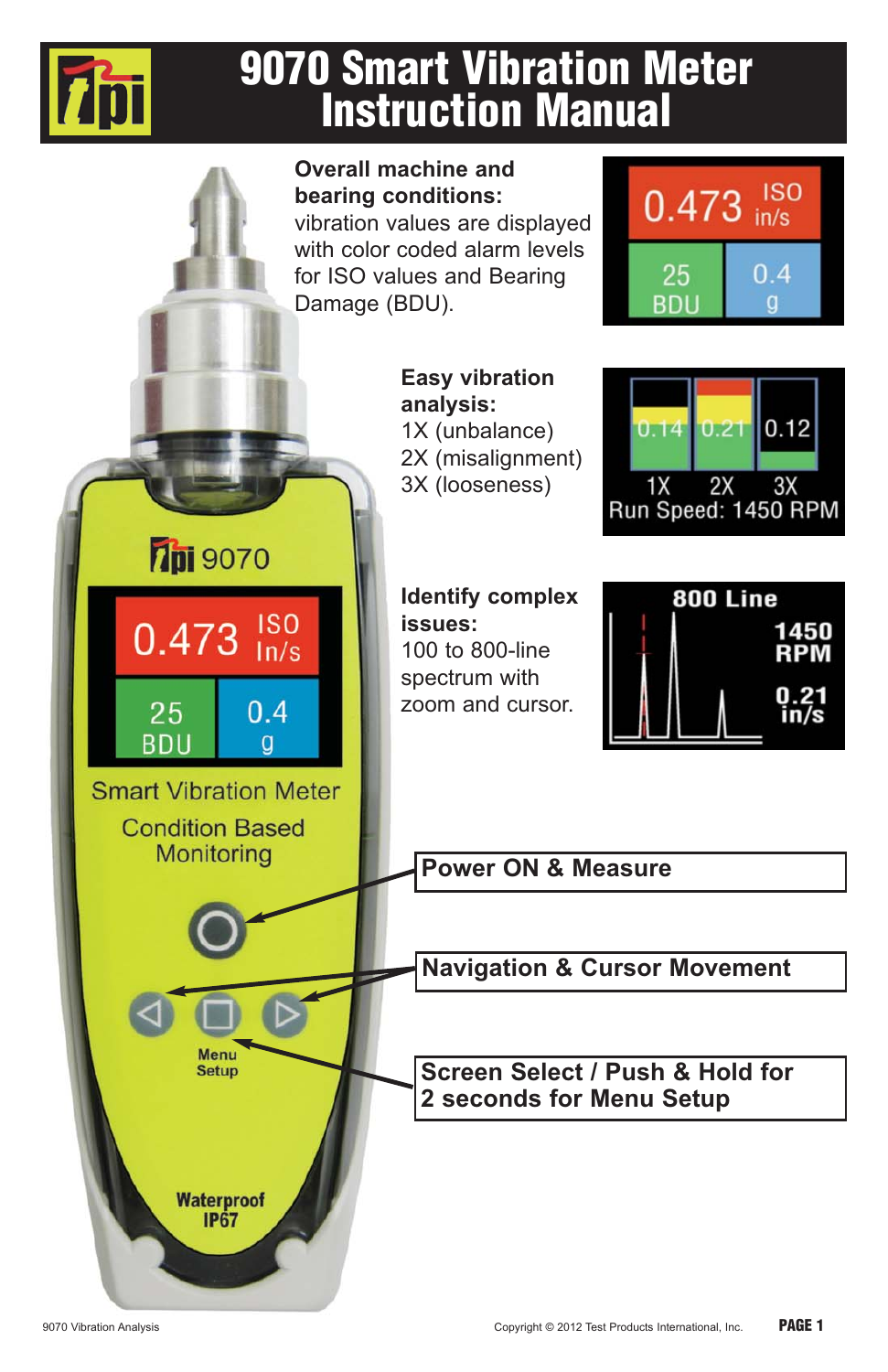# **CONTENTS**

| 2.3.2 Load & Save Readings  11 |    |
|--------------------------------|----|
|                                |    |
|                                |    |
|                                |    |
|                                |    |
|                                |    |
|                                |    |
|                                | 16 |

# **Disclaimer**

This document has been carefully prepared and checked. No responsibility can be assumed for inaccuracies. TPI reserves the right to make changes without prior notice to any products herein to improve functionality, reliability or other design aspects. TPI does not assume any liability out of the use of any product described herein; neither does it convey any licence under its patent rights nor the rights of others. TPI products are not authorised for use as components in life support services or systems. TPI should be informed of any such intended use to determine suitability of the products.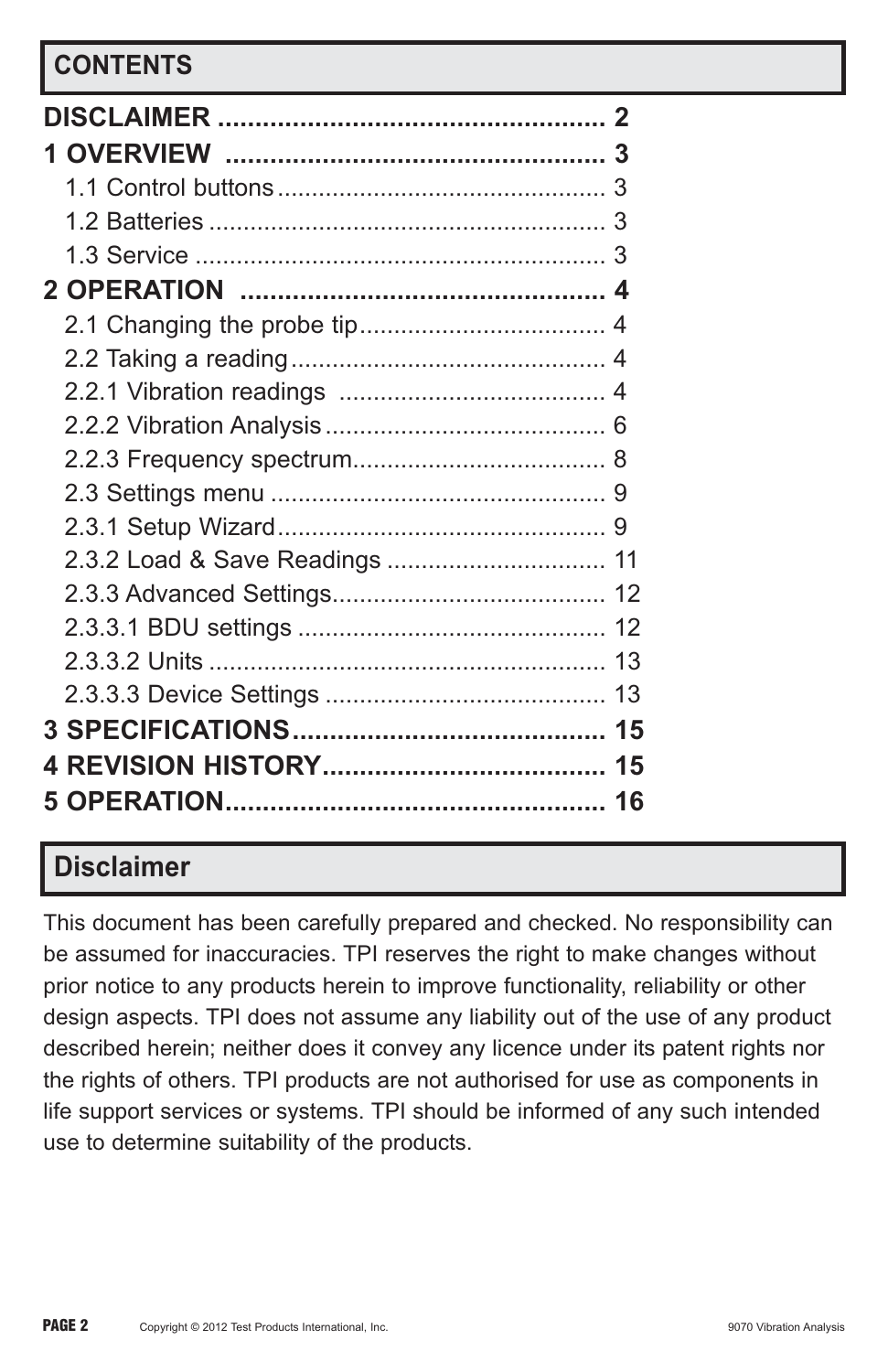# **1 OVERVIEW**

The **9070** is a simple to use vibration monitoring and analysis tool that allows easy display of vibration signals. The meter automatically performs vibration analysis functions based on machine running speed to help diagnose faults such as unbalance, misalignment and looseness.

The system is designed to enable a user to take vibration measurements from assets (e.g. pumps, motors, fans and bearings). The unit displays vibration frequency plots and allows vibration severity and bearing condition to be monitored.

### **1.1 Control buttons**

Turning the meter ON is achieved simply by pressing the power on (circle) button. The unit automatically turns OFF if not used for 1 minute (this time period can be increased up to 60 minutes using the Setup Wizard).

### **1.2 Batteries**

The **9070** requires two AA size batteries and these can be replaced by removing the battery compartment cover (held in place by 6 screws) as shown in the photographs below. Use a #1 phillips head screwdriver to loosen and tighten the battery cover screws. Using the incorrect screwdriver will result in damage to the screws.





Care must be taken when the batteries are changed. Make sure the gasket is properly seated when reinstalling the battery door otherwise the IP67 rating will be compromised.

#### **1.3 Service**

The 9070 contains no user serviceable parts. In the unlikely case of malfunction, please return the complete unit to your supplier for repair.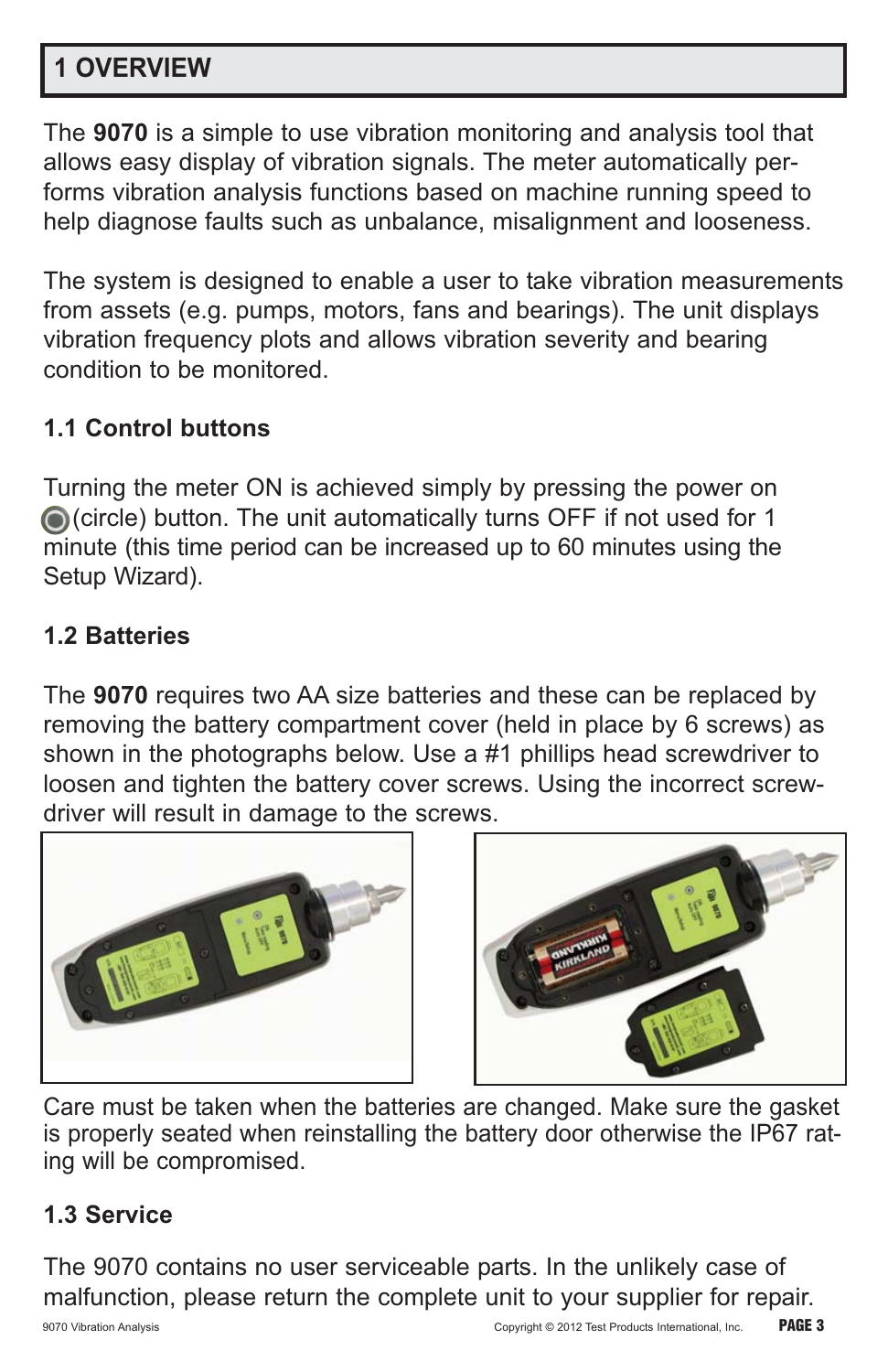## **2 Operation**

### **2.1 Changing the probe tip**

**Warning: In order to prevent possible damage, the probe tip should only be tightened using the machined flats on the probe tip's mounting plate and 8mm & 16mm wrenches, as illustrated in the photo opposite. Do NOT hold or clamp the case of the Vib Meter when tightening the probe tip or magnet, as this may cause damage and will invalidate the warranty.**



### **2.2 Taking a reading**

To take a reading, briefly press the  $\bullet$  circle button to turn the unit ON and then, while holding the tip of the unit against the machine to be measured, press the circle button again to take the reading.



**2.2.1 Vibration readings**

This causes the overall vibration numbers screen to be displayed as shown in the example screenshot on the left.

This shows an overall view of the machine's vibration condition as explained in the following sections.

Once a vibration reading has been taken, the display will show three values, as shown in the screenshot above.

- ISO value (velocity in mm/second or in/sec)
- Bearing Noise in BDU (Bearing Damage Units)
- Total g (acceleration)

According to ISO standards, values will display on a **Green** background indicating a new machine condition, **Amber** background indicating unlimited long term operation allowable, and **Red** background indicating vibration causes damage. Total g (acceleration) always displays on a **Blue** background. These readings are explained in more detail below with some examples of what they actually mean: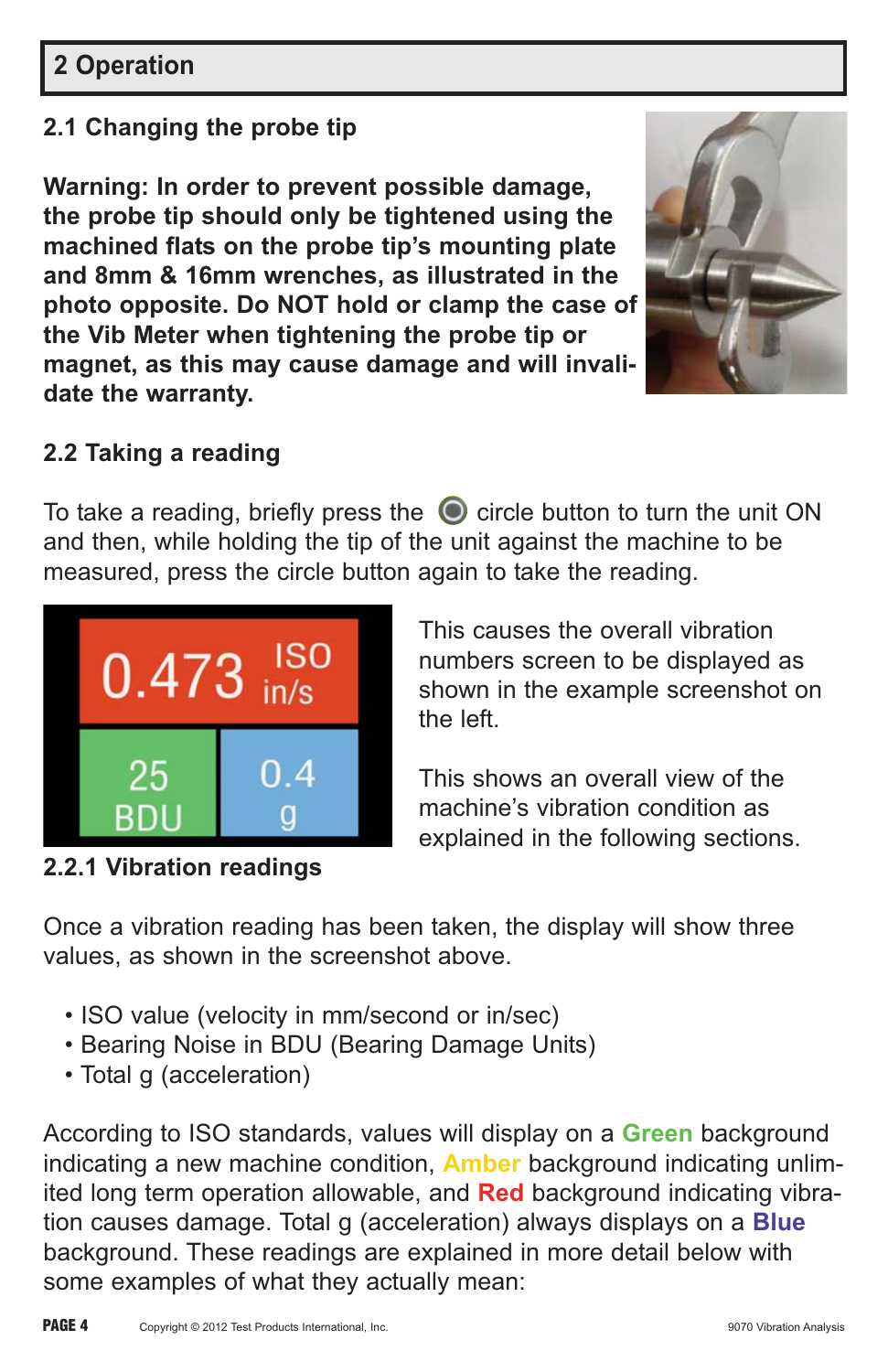### **ISO mm/s or in/sec**

The ISO value (in mm/s or inch/s) is the large number at the top of the screen, which is the RMS value of the vibration velocity in the frequency band 10Hz (600 RPM) to 1kHz (60,000 RPM), as specified by the ISO standard1.

The ISO value background is color coded according to the ISO 10816-1 vibration velocity level chart (see below). The color coded background will indicate the condition of the machine according to the relevant vibration levels for the size and type of machine selected with the **Setup Wizard** (see section 2.2.1).



<sup>9070</sup> Vibration Analysis Copyright © 2012 Test Products International, Inc. **PAGE 5** ---------------------------------------------------------------------------------------------- 1 ISO 10816-1:1995. Mechanical vibration -- Evaluation of machine vibration by measurements on non-rotating parts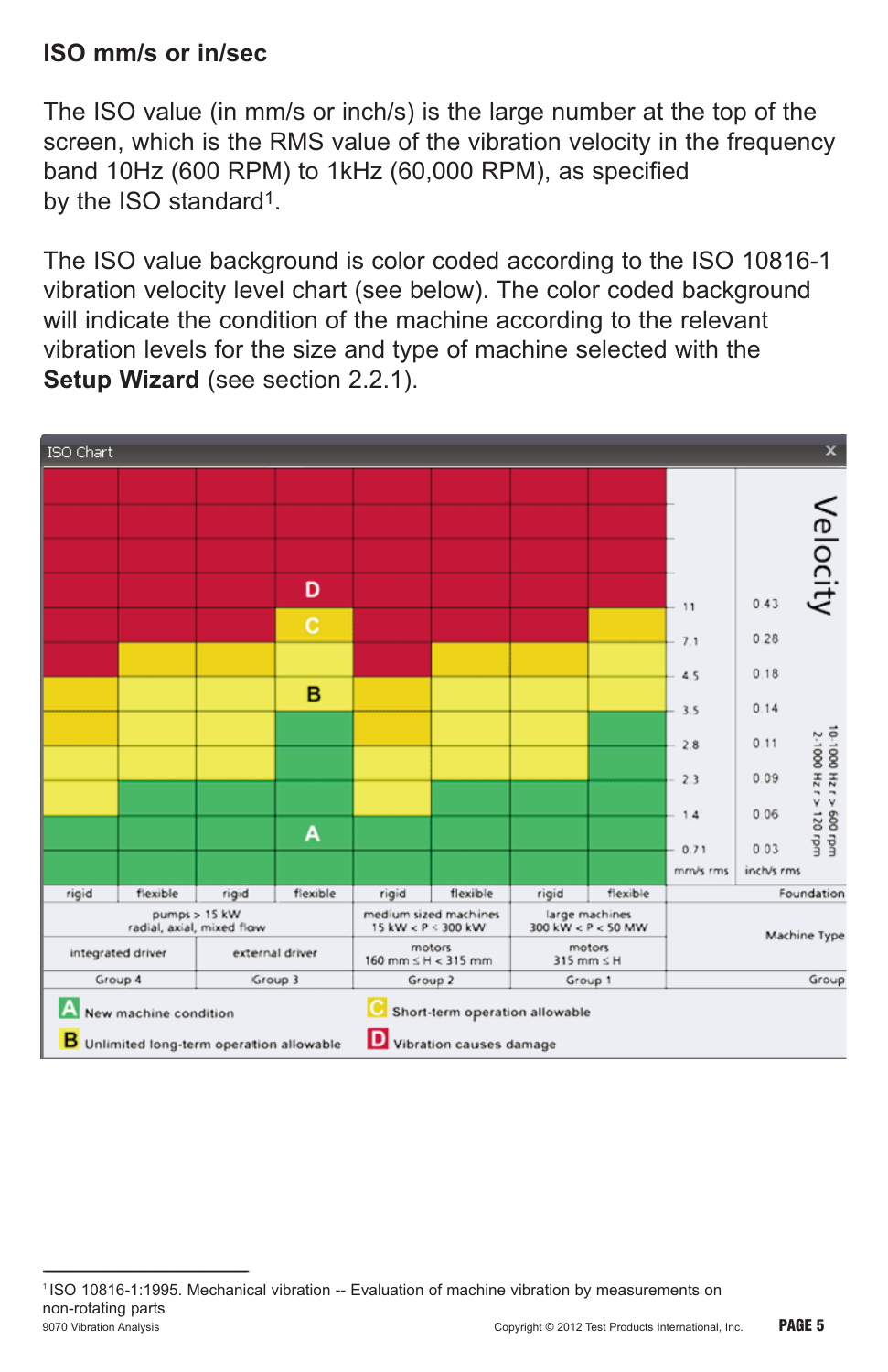### **Bearing Noise (BDU)**

Below the displayed ISO value and to the left is the value of bearing noise (high frequency vibration) in Bearing Damage Units (BDU), where 100 BDU corresponds to 1g RMS vibration measured above 1kHz. This is a measure of the wear state of the bearings in the equipment being monitored. The higher the number, the more worn the bearing.

It is generally held that 1g of high frequency vibration (100 BDU) corresponds to a high level of bearing noise and so can be considered indicative of a damaged bearing. In other words, it may be helpful to think of the Bearing Noise figure as being very roughly equivalent to "percentage" of bearing wear.

By default, the bearing noise is displayed on a **Red** background if it is above 100 BDU, an **Amber** background between 50 and 100 BDU and a **Green** background below 50 BDU. The BDU alarm levels can be changed using the **Advanced Settings Menu** (see section 2.3.3.1).

### **Total acceleration (g)**

This is the RMS (average) value of the total vibration in the ISO frequency range (10Hz to 1kHz). This reading is shown in units of g or Earth's gravitational constant, (where 1g =  $9.81 \text{ m/s}^2$ ).

#### **2.2.2 Vibration Analysis**



Pressing the square  $\blacksquare$  button brings up a display similar to that shown opposite, which shows the readings of vibration velocity (mm/s or inch/s) broken down into each of 3 bands.

The display shows the vibration velocity in frequency ranges that are all based on multiples of the specified **Run Speed** of the machine, and as displayed beneath the 3 bar graphs.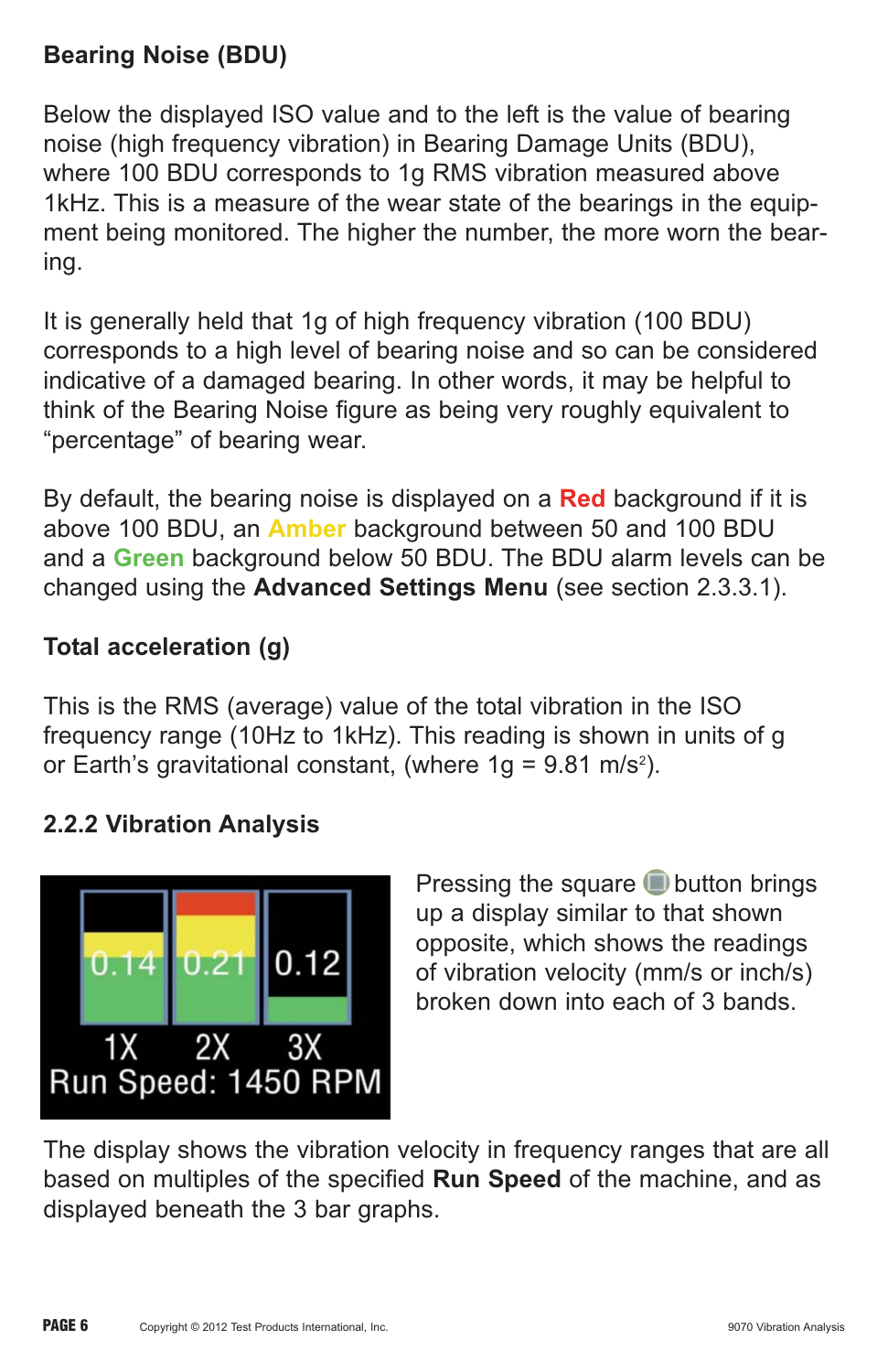**In order to perform a vibration analysis it is important that the running speed of the machine is entered correctly. This is done using the "Setup Wizard" as described in Section 2.3.1 of this user guide.**

The frequency ranges of the bands are based on the following multiples of running speed<sup>2</sup>:

### **1X (Unbalance):**

The level of vibration in the frequency band based on the running speed is usually indicative of how well balanced the machine is. A **large** vibration at the running speed usually indicates that the machine is out of balance. However even a very well balanced machine will usually show some vibration at the running speed but this figure should ideally be quite low (e.g. typically less than about 2 mm/sec or .11 in/sec for a medium sized machine).

### **2X (Misalignment):**

Vibration in the frequency band centered at twice the running speed is a possible indication of misalignment. This is based on the fact that shaft misalignment can result in a double peak in the waveform due to there being two different centres of gravity (one from each shaft). In other words the accelerometer picks up a peak as each centre of gravity passes by and hence there will be two positive and two negative peaks each revolution of the shaft. This will typically give rise to a vibration signal at double the running speed of the machine.

### **3X (Looseness):**

----------------------------------------------------------------------------------------------

Vibration in the frequency band centered at 3 times running speed is a possible indication that something may be loose (e.g. loose mounting bolts, weak foundations etc.) as it is not usual to see third order vibration in a machine unless there is some structural looseness that is being "excited" by the vibration of the machine.

<sup>9070</sup> Vibration Analysis Copyright © 2012 Test Products International, Inc. **PAGE 7** <sup>2</sup> Multiples of running speed are often referred to as "orders"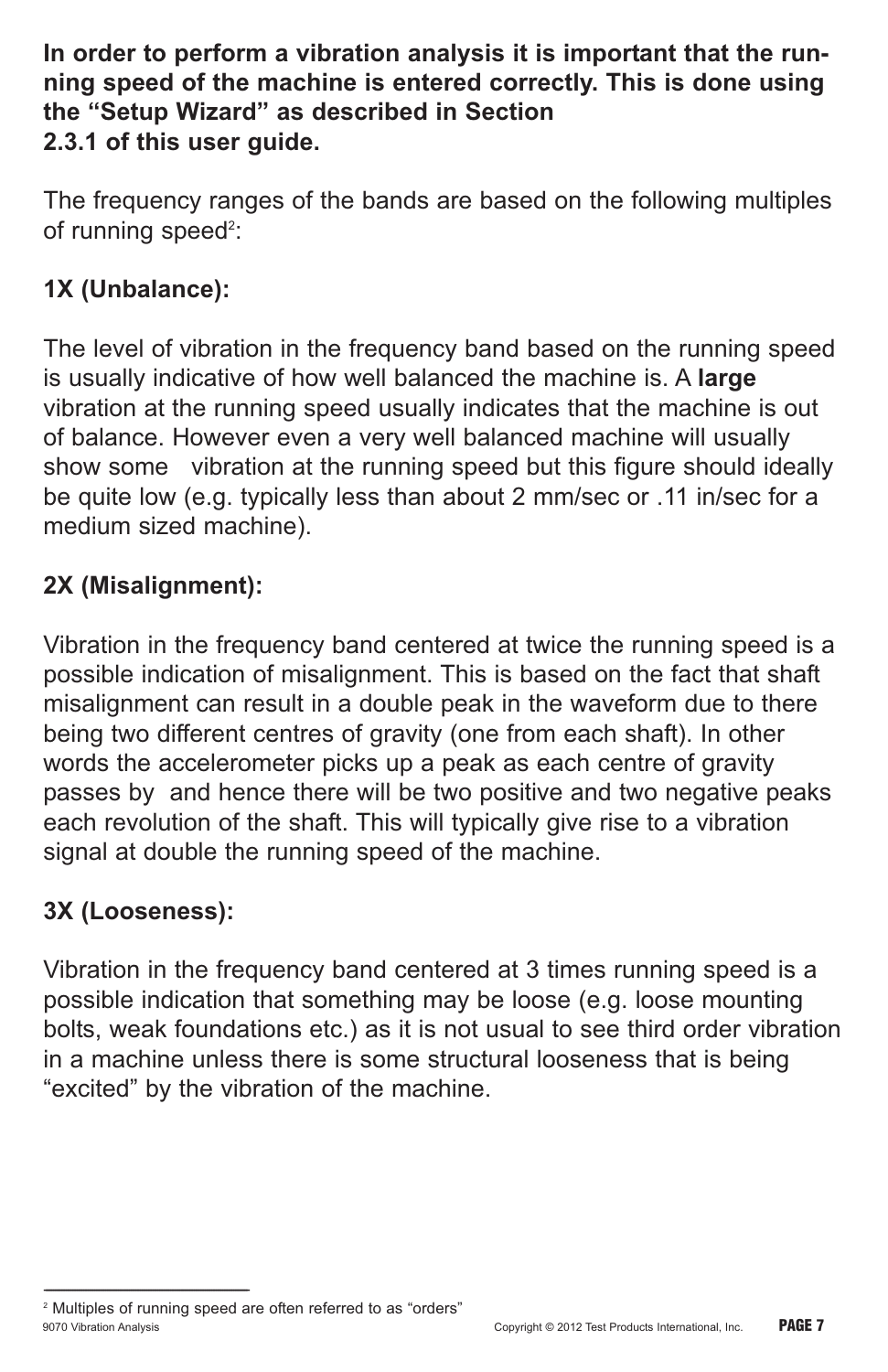#### **2.2.3 Frequency spectrum**

Pressing the square button once more brings up a display similar to that shown below, where the vibration levels are shown as a frequency spectrum in the range from 0 to 1kHz.



The heights of the peaks indicate the RMS vibration level in (mm/s or inch/s) at each frequency point in the spectrum.

The readings to the right of the screen show the frequency in (Hz or RPM) and the RMS vibration level in (mm/s or inch/s) at the position of the cursor (red dotted line).

The cursor position can be moved by use of the left  $($ arrow buttons.

Pressing the square button successively increases the resolution of the frequency axis from 100 Lines (i.e. 10Hz or 600 RPM resolution) to 200, 400 and finally 800 Lines (i.e. 1.25Hz or 75 RPM resolution) as shown in the table below.

| <b>Resolution (lines)</b> | Resolution (Hz) | <b>Resolution (RPM)</b> |
|---------------------------|-----------------|-------------------------|
| '00                       |                 | 600                     |
| 800                       | .25             |                         |

Increasing the resolution effectively **zooms** into the frequency spectrum display and at the higher resolutions the display must be **scrolled** by using the left and right arrow buttons in order to view the full spectrum.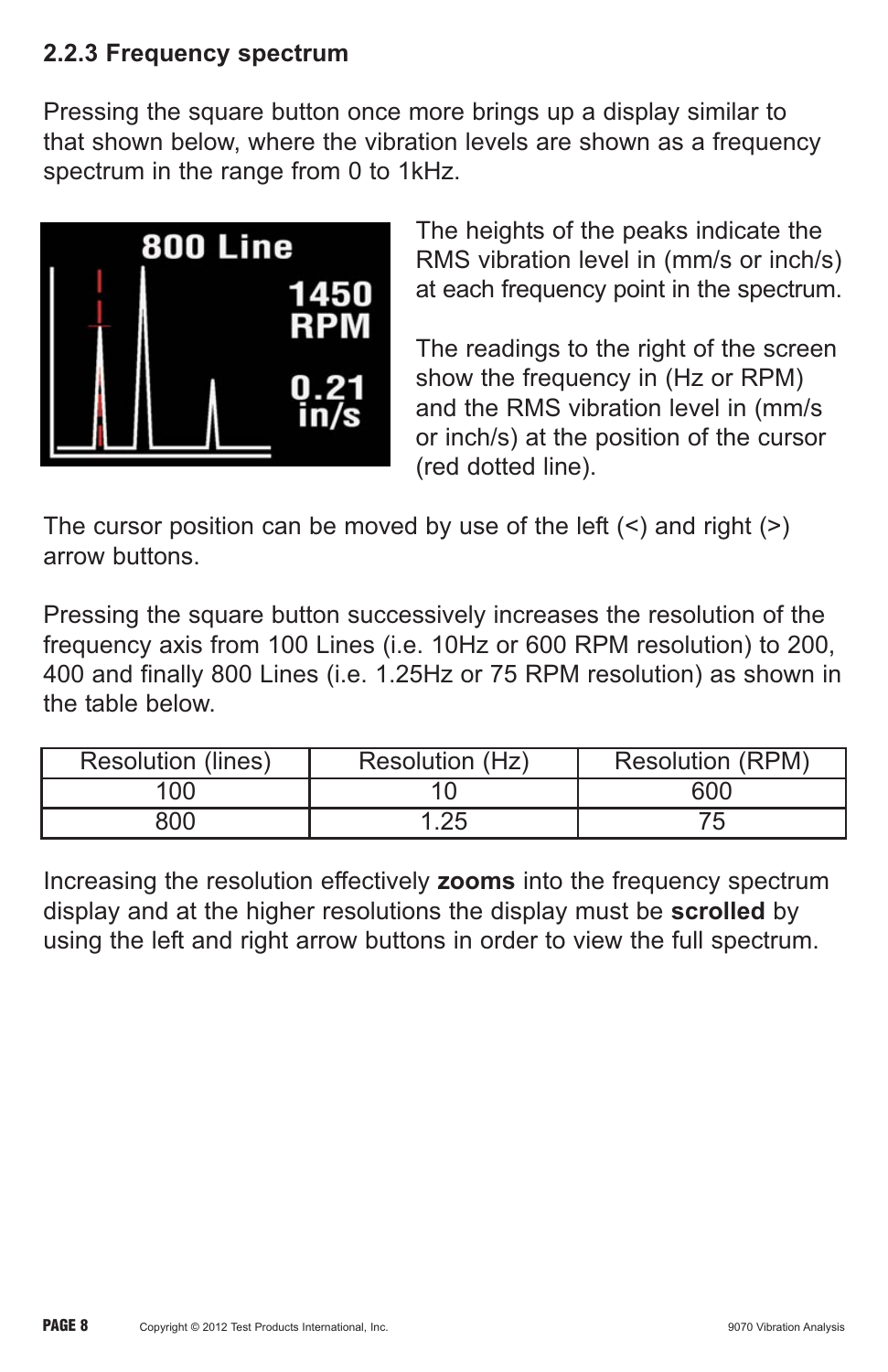#### **2.3 Settings menu**

The Settings menu is entered by pressing and holding down the square button for **2 seconds**.

This brings up the following screen:



Moving up and down the menu is achieved by pressing the left (up) and right (down) buttons which causes the menu item to be highlighted. Pressing the square button will select the highlighted menu item.

### **2.3.1 Setup Wizard**

Selecting the Setup Wizard opens a dialogue that allows the machine running speed to be entered and the ISO alarm levels to be set automatically according to the size and type of machine to be monitored.



The first screen to be displayed shows the running speed in the previously selected units (Hz or RPM).

Changing the running speed is achieved by pressing the left (to decrease run speed) or right (to increase run speed) arrow buttons.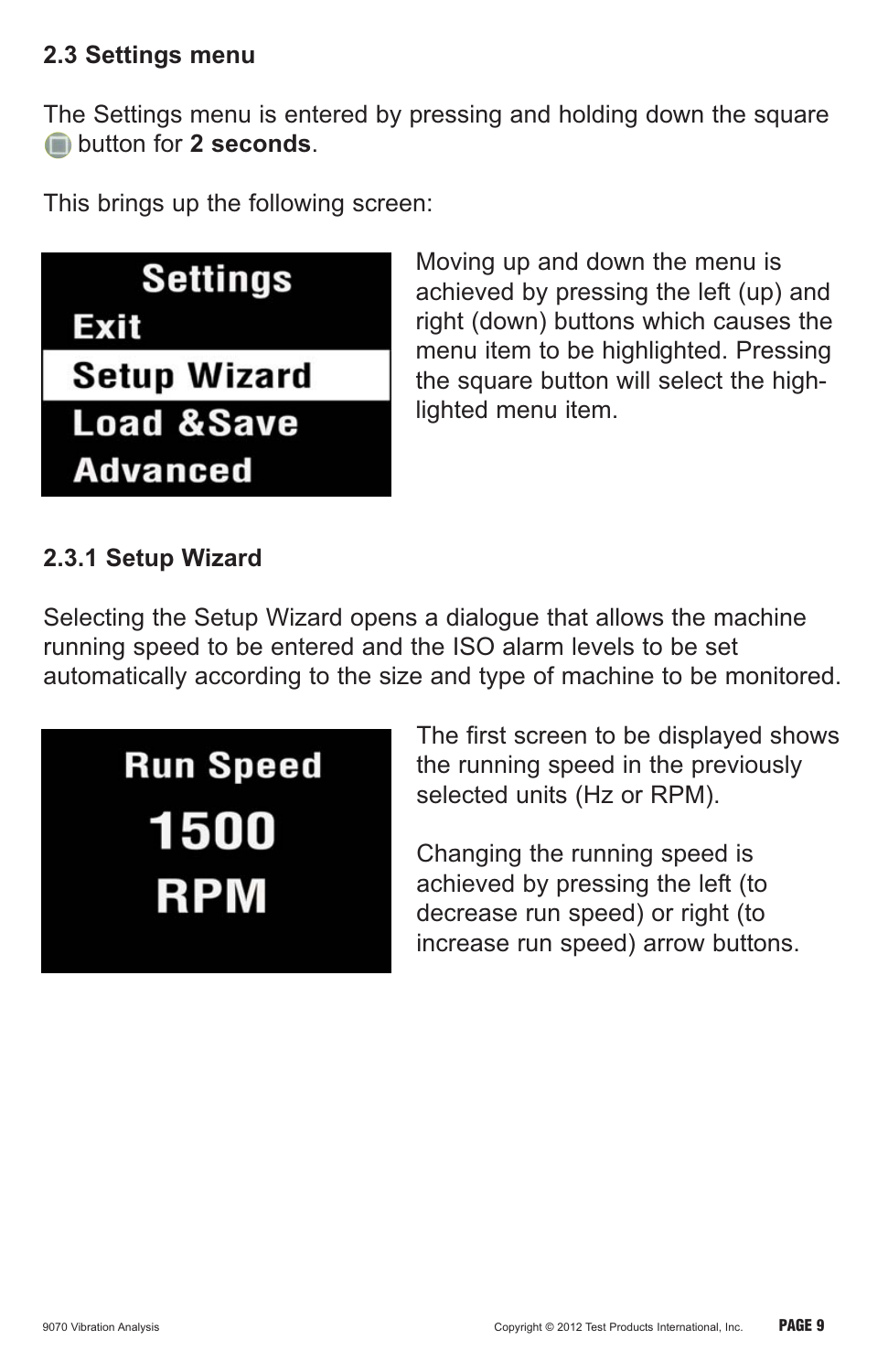# **Machine Type**

# **Motor**

**Pump** 

Pressing the square button again brings up the next screen which allows the machine type (motor or pump) to be selected.

**Motor -** Electrical machine normally with sleeve or rolling element bearings and depending on size, operating speeds above 120RPM to 15,000RPM.

**Pump -** Multivane impeller with separate or integrated drive (centrifigul, mixed flow, and/or axial flow) with sleeve or rolling element bearings.

If a **motor** is selected the size must be selected (under or over 300kW) or if a **pump** is selected, it must be specified whether it has an integrated or external drive unit.

# **Motor Size Under 300kW** Over 300kW

# **Pump Type**

# **Integrated Drive**

# **External Drive**

Selecting the machine type and size allows the ISO alarm levels to be set accordingly, as does specifying the type of machine mounting (rigid or flexible).

As a basic "rule of thumb", unless a machine is bolted down to concrete, it should be considered as being **flexible**.

Most motors and pumps are mounted on some kind of frame or structure and as such should definitely be considered as flexibly mounted.

# **Mounting Type**

**Flexible** 

**Rigid**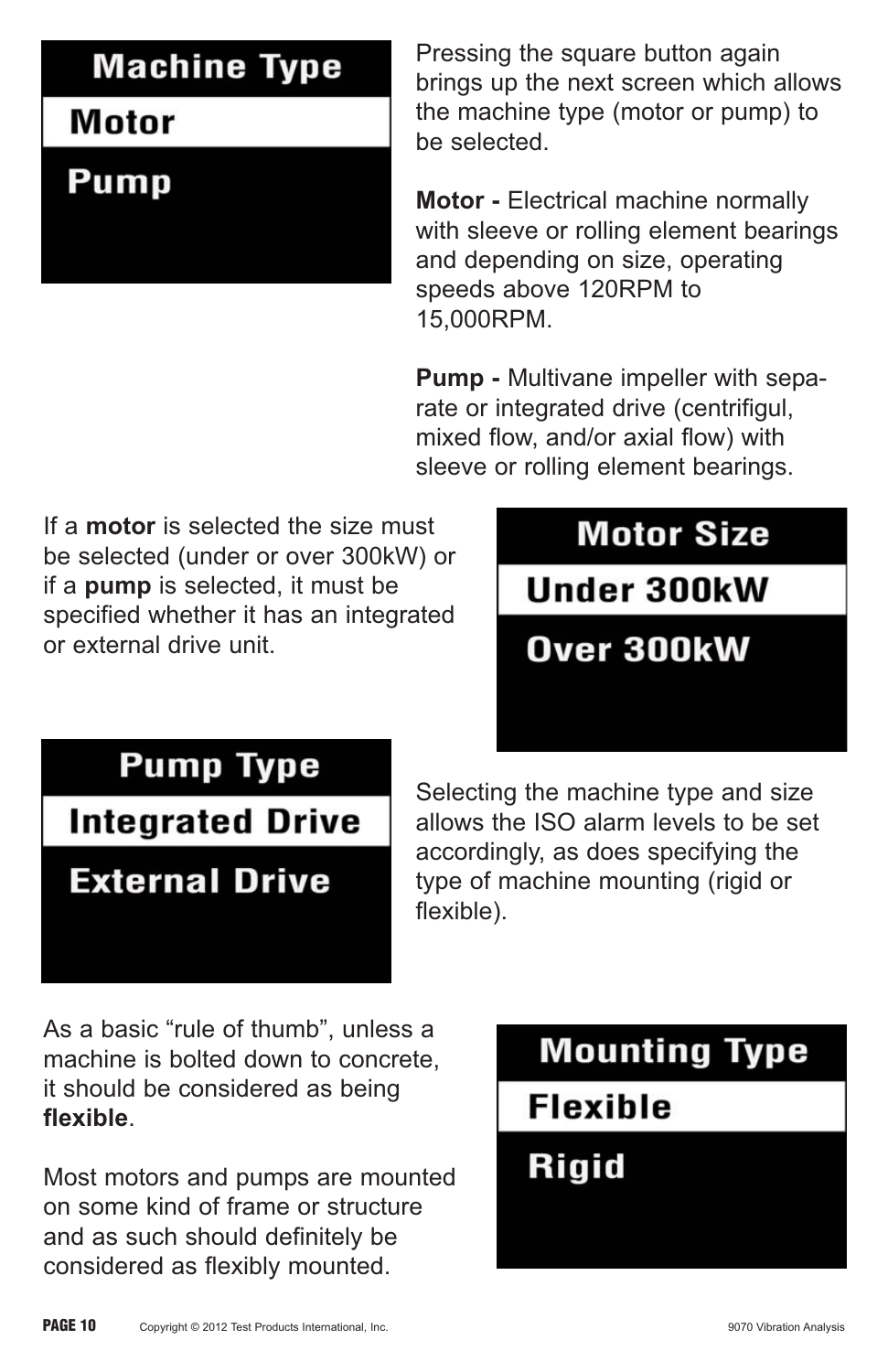### **2.3.2 Load & Save Readings**

Pressing the square button when **Load & Save** is highlighted brings up the following menu:

| <b>Load &amp; Save</b><br><b>Back</b> | Se<br>SCI<br>fro |
|---------------------------------------|------------------|
| <b>Save Reading</b>                   | sa               |
| <b>Load Reading</b>                   |                  |
| Demo data                             |                  |

**Iecting Save Reading opens a** een that allows the user to choose m one of 3 Memories in which to ve the reading.

Selecting **Load Reading** brings up a similar screen from which the user can choose to load a previously saved reading from any one of the 3 Memories.

| <b>Save Reading</b> |  |
|---------------------|--|
| Back                |  |
| <b>Memory 1</b>     |  |
| <b>Memory 2</b>     |  |
| <b>Memory 3</b>     |  |

The reading can then be examined in the same way as when it was first taken via the overall numbers, Vibration Analysis, and frequency spectrum display screens.

The final option on the Load & Save screen allows the user to select **Demo Data**, which loads pre-stored vibration readings from one of two sets of demonstration data (Demo 1 and Demo 2).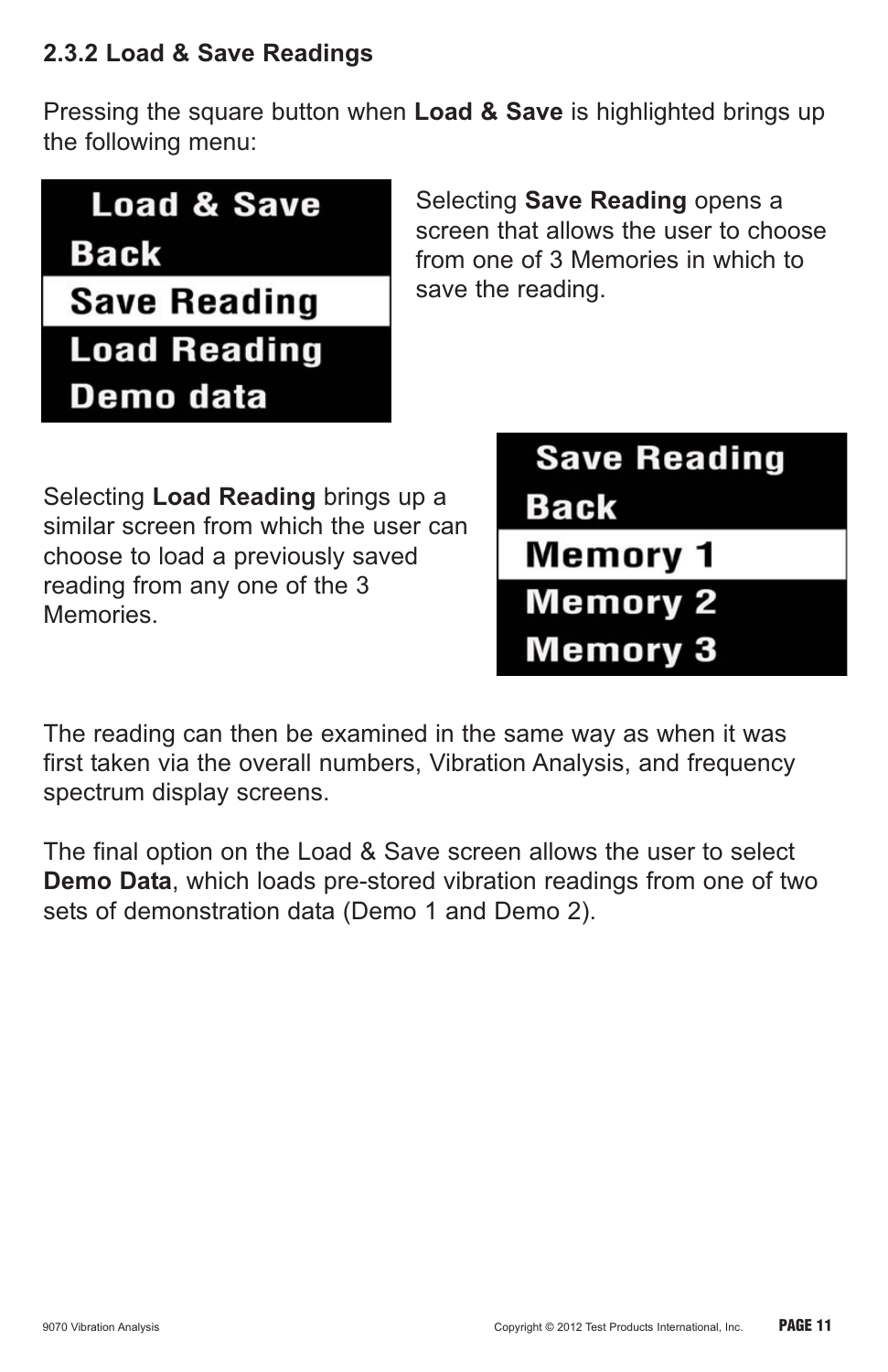### **2.3.3 Advanced Settings**

Selecting Advanced from the Settings menu causes a further menu to appear as shown in the screen shot right. Selecting an option is again done by pressing the arrow buttons followed by the square button.

Advanced **Back BDU Settings** Units **Device Settings** 

### **2.3.3.1 BDU settings**

Selecting **BDU Settings** allows the alarm levels at which the BDU readings change color to be altered by the user. Normal levels are displayed on a **Green** background.

# **BDU Settings Back Worn Bearing**

**Bad Bearing** 

The BDU threshold values are designated as Worn Bearing (where readings turn **Amber**) and Bad Bearing (where readings turn **Red**).

Both these threshold values can be set independently using the left and right arrow buttons.

The default BDU thresholds are 50 for "Worn Bearings" (**Amber leve**l) and 100 for "Bad Bearings" (**Red level**). These levels are indicative of medium sized machine bearings operating at run speeds in the region of 1000 to 3000 RPM.

**Run Speed** 1500 **RPM** 

Higher run speeds may need increased BDU threshold values to identify worn or bad bearings. Lower run speeds may need decreased BDU threshold values to identify worn or bad bearings.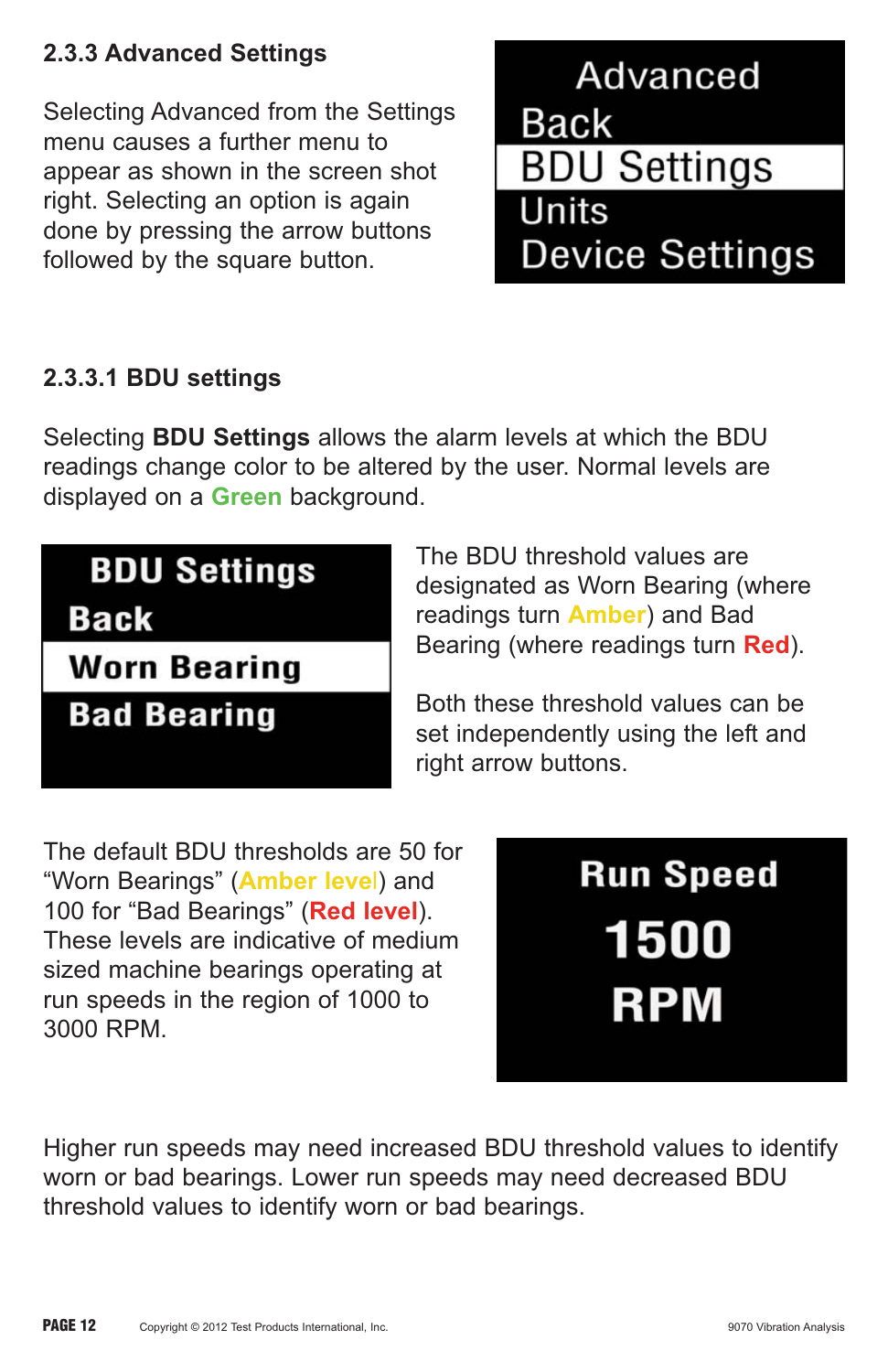### **2.3.3.2 Units**

Selecting Units from the Advanced Settings menu allows the velocity readings to be displayed in either mm/s or in/s (inch/second).

Run Speed units can be displayed in units of Hertz3 (Hz), RPM or CPM.

### **2.3.3.3 Device Settings**

There are two pages of Device Settings menus. To advance to the second page the right arrow button should be used. Selecting a menu option is again achieved by pressing the square button.

**Units** 

**Back** 

**Velocity Units Run Speed Units** 

**Device Settings Back Auto Off Time Brightness Languages** 

# **Device Settings**

**Graph Mode** 

----------------------------------------------------------------------------------------------

The **Auto Off Time** can be set from 1 minute up to a maximum value of 60 minutes, in increments of 1 minute.

The **Brightness** level can be set anywhere between 1 (least brightness) up to 100 (full brightness).

<sup>&</sup>lt;sup>3</sup> Hertz are equivalent to, and also sometimes referred to as, cycles per second (CPS).

<sup>9070</sup> Vibration Analysis Copyright © 2012 Test Products International, Inc. **PAGE 13** <sup>4</sup> Revolutions per minute (RPM) are sometimes also referred to as cycles per minute (CPM)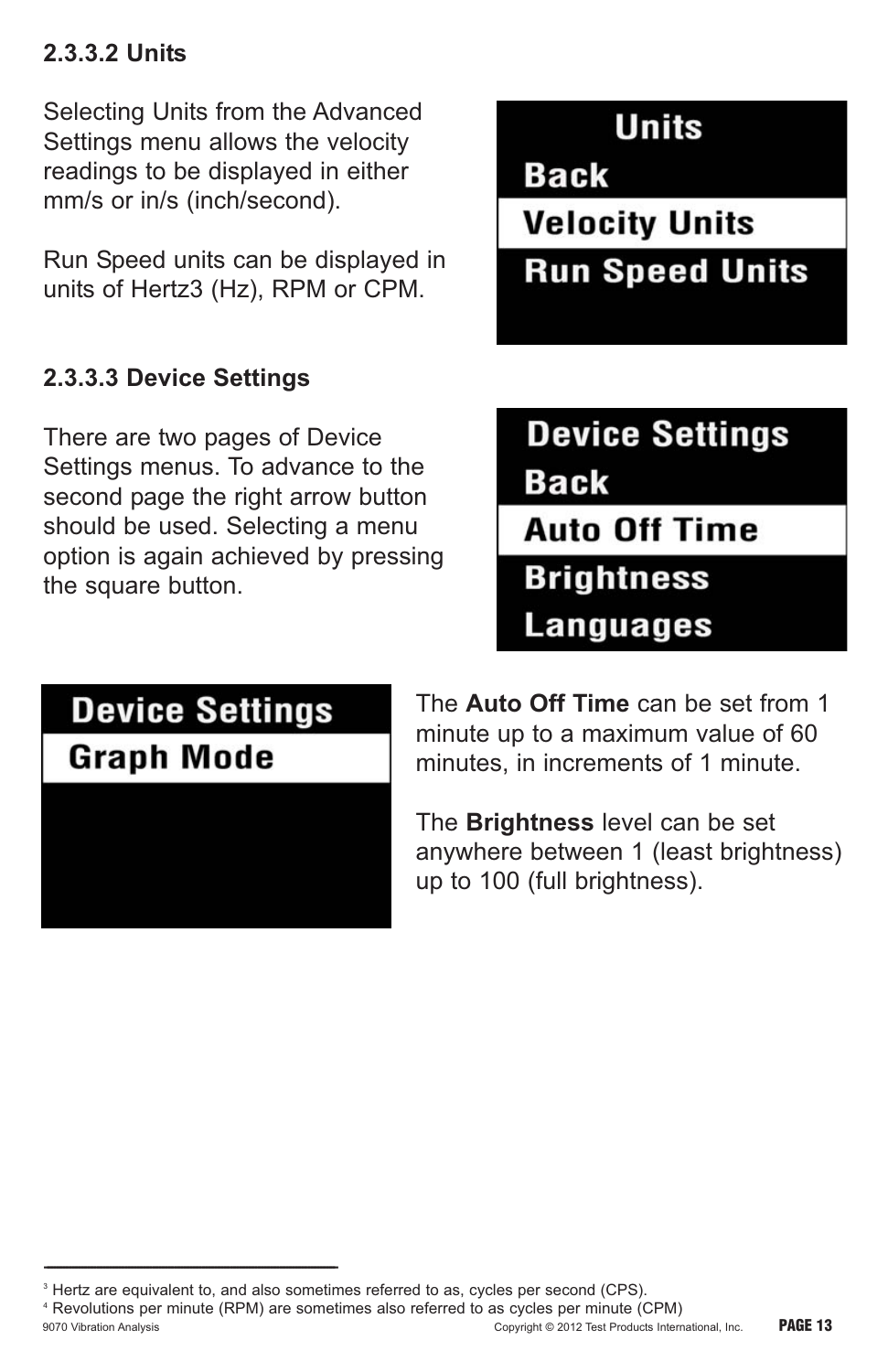The operating Language can be selected from any one of 4 different languages.

A total of 14 languages are available, 4 of which are loaded depending on the exact model of 9070.

| Languages      |
|----------------|
| <b>English</b> |
| Czech          |
| <b>Spanish</b> |
| German         |

| <b>Graph Mode</b> |  |
|-------------------|--|
| <b>Back</b>       |  |

**Bar** 

Line

The **Graph Mode** can be set to display the frequency spectrum as either a **Bar** graph or a **Line** graph.

Examples of these two graph modes are shown below:





# **3 Maintenance & Care**

Wipe clean with soft towel and lukewarm water. Do not place in dishwasher or other cleaning device. Do not use detergents to clean housing. Do not subject meter to water at or above 122°F (50°C).

Care must be taken when the batteries are changed. Make sure the gasket is properly seated when reinstalling the battery door otherwise the IP67 rating will be compromised.

Do not drop the instrument. Damage to the probe tip / accelerometer and/or OLED display may occur.

No internal user serviceable parts.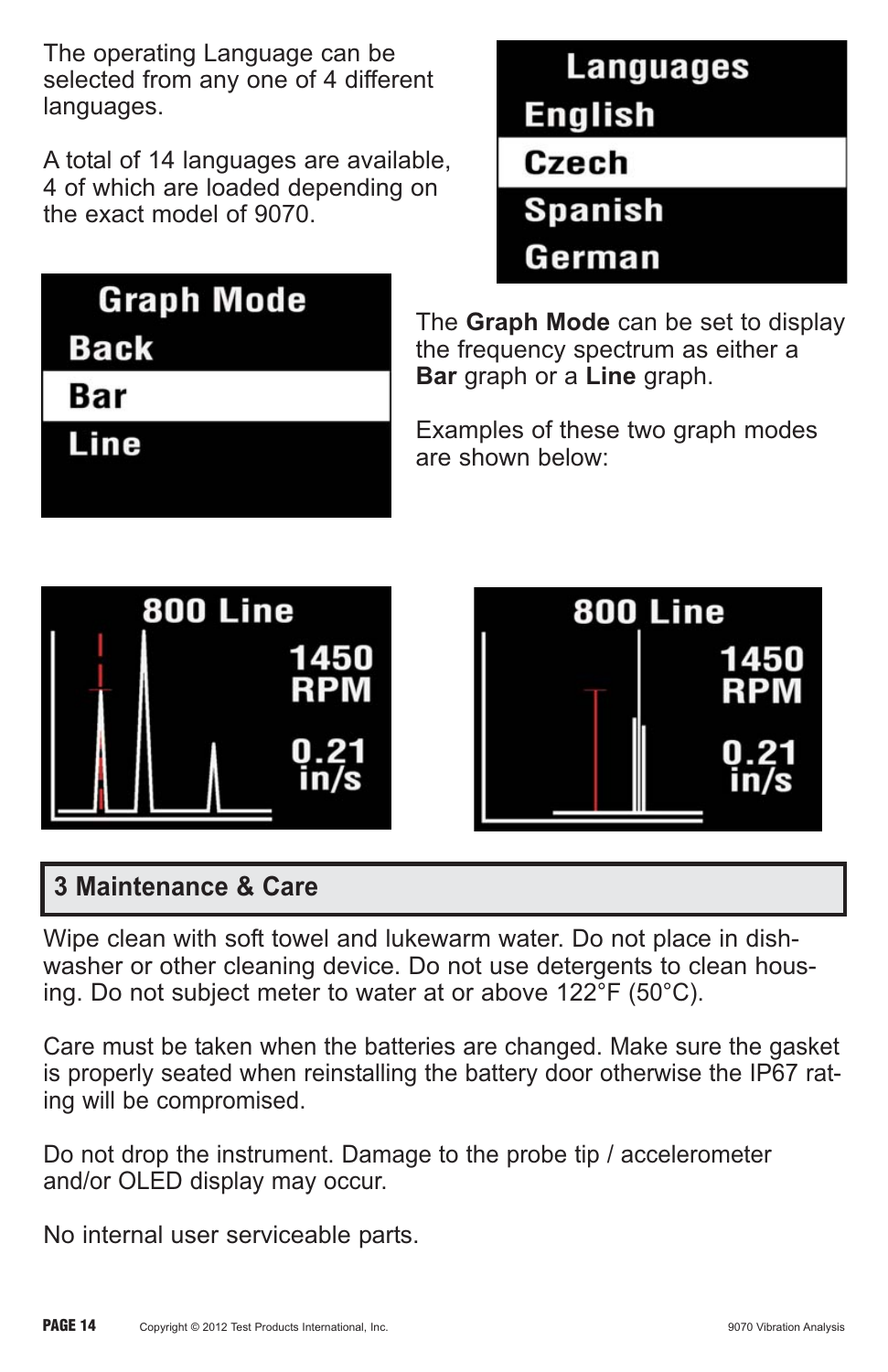# **4 Specifications**

| <b>Size</b>                                          | 7.9" x 2.4" x 1" (200 mm x 60mm x 26mm)                                                                                                                                                                                                                                                                                         |  |  |
|------------------------------------------------------|---------------------------------------------------------------------------------------------------------------------------------------------------------------------------------------------------------------------------------------------------------------------------------------------------------------------------------|--|--|
| Weight                                               | 9.9oz. (280g) (not including magnet)                                                                                                                                                                                                                                                                                            |  |  |
| <b>Environmental</b>                                 |                                                                                                                                                                                                                                                                                                                                 |  |  |
| Water, Sand & Dust:                                  | IP67 Waterproof (Depth of 3.28' (1m) up to 30 minutes)<br>Care must be taken when batteries are changed. Make sure gasket<br>is properly seated otherwise IP67 rating will be compromised.<br>Never open the meter housing. There are no user serviceable parts<br>inside. Opening the housing will compromise the IP67 rating. |  |  |
| Operating:                                           | 32°F to 122°F (0°C to 50°C)                                                                                                                                                                                                                                                                                                     |  |  |
| Storage:                                             | -4°F to 158°F (-20°C to 70°C)                                                                                                                                                                                                                                                                                                   |  |  |
| Power supply                                         | 2 x AA batteries                                                                                                                                                                                                                                                                                                                |  |  |
| <b>Battery life</b>                                  | Auto power OFF - typically 50 hours operating time<br>depending on brightness setting.                                                                                                                                                                                                                                          |  |  |
| <b>Frequency range</b>                               | 2 Hz to 1 kHz (ISO)<br>1 kHz to 15 kHz (BDU)                                                                                                                                                                                                                                                                                    |  |  |
| <b>Max frequency resolution</b>                      | 1.25 Hz $@$ 800 lines FFT setting                                                                                                                                                                                                                                                                                               |  |  |
| <b>Displayed Vibration</b><br><b>Amplitude Units</b> | Acceleration in g<br>Velocity in mm/s (or inch/s)<br>Bearing noise in BDU (bearing damage units)                                                                                                                                                                                                                                |  |  |
| <b>Displayed Frequency Units</b>                     | Hertz (Hz), RPM or CPM                                                                                                                                                                                                                                                                                                          |  |  |
| Input range                                          | $+/- 50q$                                                                                                                                                                                                                                                                                                                       |  |  |
| <b>Dynamic range</b>                                 | (0.05g resolution)<br>72 dB                                                                                                                                                                                                                                                                                                     |  |  |
| VA diagnostic bands<br>(RPM = run speed)             | Unbalance<br>1x RPM<br>Alignment<br>2x RPM<br>3x RPM<br>Looseness                                                                                                                                                                                                                                                               |  |  |
| <b>Accessories</b>                                   | · Screw in probe tip (1/4" UNF 28) part number A9071<br>. Nylon carrying case part number A9070                                                                                                                                                                                                                                 |  |  |
| <b>Options</b>                                       | • Accelerometer mounting magnet part number A9073<br>• Extended probe tip (stinger) part number A9072                                                                                                                                                                                                                           |  |  |

| <b>5 Revision History</b> |              |             |                   |  |
|---------------------------|--------------|-------------|-------------------|--|
| <b>ISSUE</b>              | <b>PAGES</b> | <b>DATE</b> | <b>NOTES</b>      |  |
| 1.0                       | 16           | March 2012  | First Issue - JKA |  |
|                           |              |             |                   |  |
|                           |              |             |                   |  |
|                           |              |             |                   |  |